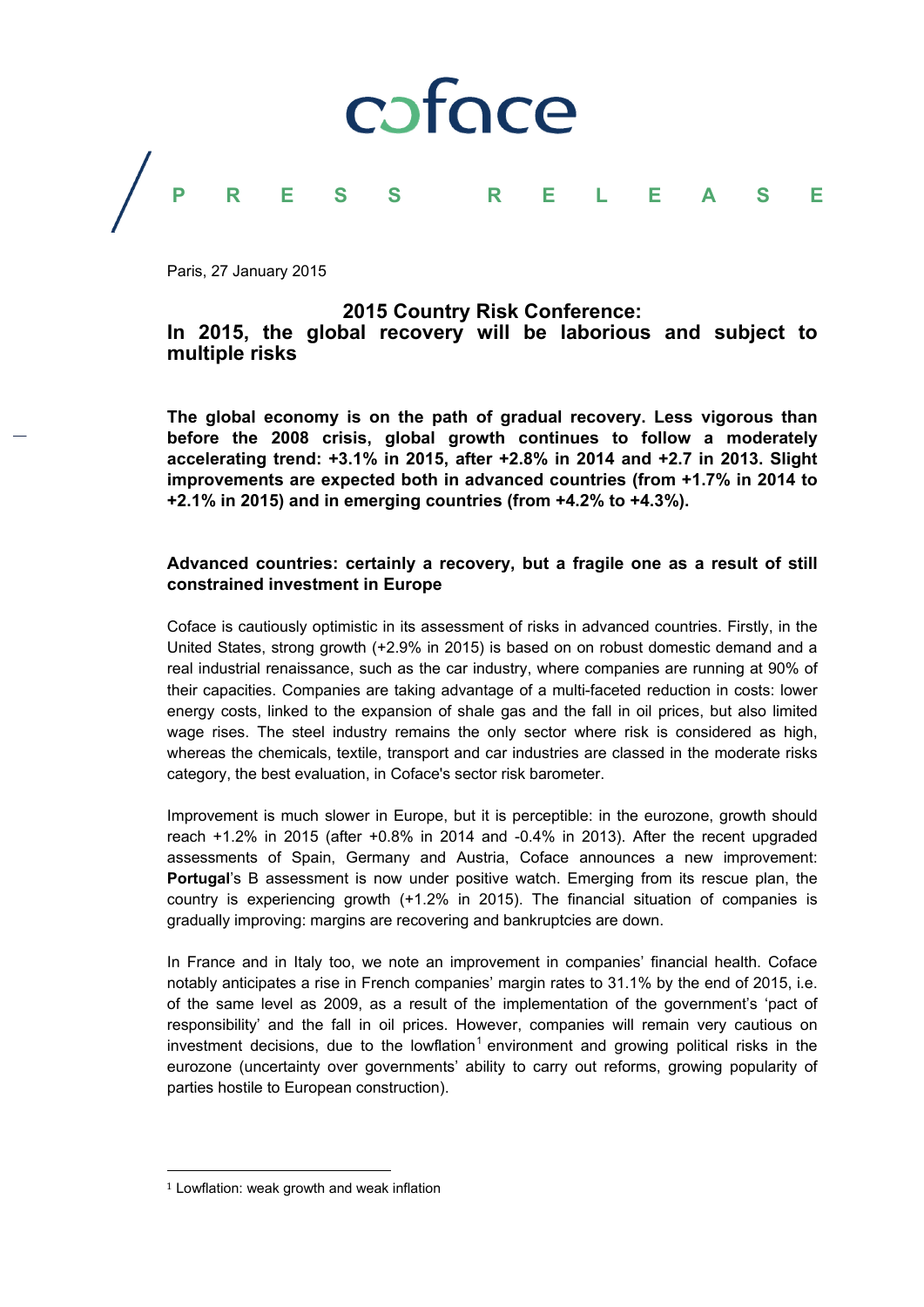# coface **PRESS RELEASE**

In Europe, cash retention behaviour is at the heart of lowflation. In fact, the still heavy burden of public and private debt means a large proportion of revenue is used for debt repayment. However, negative inflation, itself caused by this low demand, causes a rise in the debt's real value. Consequently, reduction in public and private debt maintains deflationary pressures and these same pressures complicate debt reduction. In this context, the offensive action of the ECB is crucial as a reassuring framework, both for companies and for households, to avoid the deflationary crisis. It will not, however, be sufficient to boost significantly the appetite for investment in the real economy.

"*After the sovereign crises, Europe has now discovered an opposite risk: that of conserving heavy debt that considerably affects the recovery and feeds deflationary pressures. Growth is also hindered by geopolitical events with still uncertain outcomes, primarily the Russia-Ukraine geopolitical crisis, which affects the morale of players in the economy. Lastly, the return of the political risk in Europe itself affects confidence. In this regard, the elections that punctuate 2015 will be important tests*", comments Yves Zlotowski, Coface chief economist.

### **Emerging countries: Return of "traditional" crises, with a few fortunate exceptions**

While their growth remains strong overall, emerging countries are suffering from the return of traditional crises, with capital outflows and recurring tensions in their exchange rates. The volatility of six fragile currencies since 2009 serve as illustration: Brazil, India, Indonesia, Turkey, South Africa and Russia. The combination of an economic slowdown, rising private debt and repeated depreciations has led Coface to review downwards several country assessments. The most recent have been the downgrade of Turkey to B (+3.5% in 2015) and of Russia to C (-3.0% in 2015). Nonetheless, it is worth noting that while companies are at risk, crises of a systemic nature are no longer the rule in emerging countries. Banks are stronger and public finances are solid. In brief, no large emerging country has had to call on the IMF in an emergency. Two Latin American countries have been particularly tested in 2014 by major risks of external liquidity: Venezuela and Argentina. In both cases, China has played the role of "purveyor of liquidity" in the last resort.

However, several countries have distinguished themselves by favourable trends. **Vietnam**, whose C assessment is now accompanied by a positive watch, has stabilised its exchange rate, moved upmarket (as shown by the dynamism of its exports of electronic products) and attracted foreign investment, particularly Korean, despite a difficult business environment. Coface has also raised the assessment of **Sri Lanka** by a notch to B, because since the end of the war in 2009 growth has been strong and stable and the budget deficit has fallen.

#### **Negative watch on China: first downgrade of the "companies" risk since 2010**

For Coface, Chinese companies have entered into a danger zone, hence the decision to announce a negative watch on the A3 country risk assessment of **China**.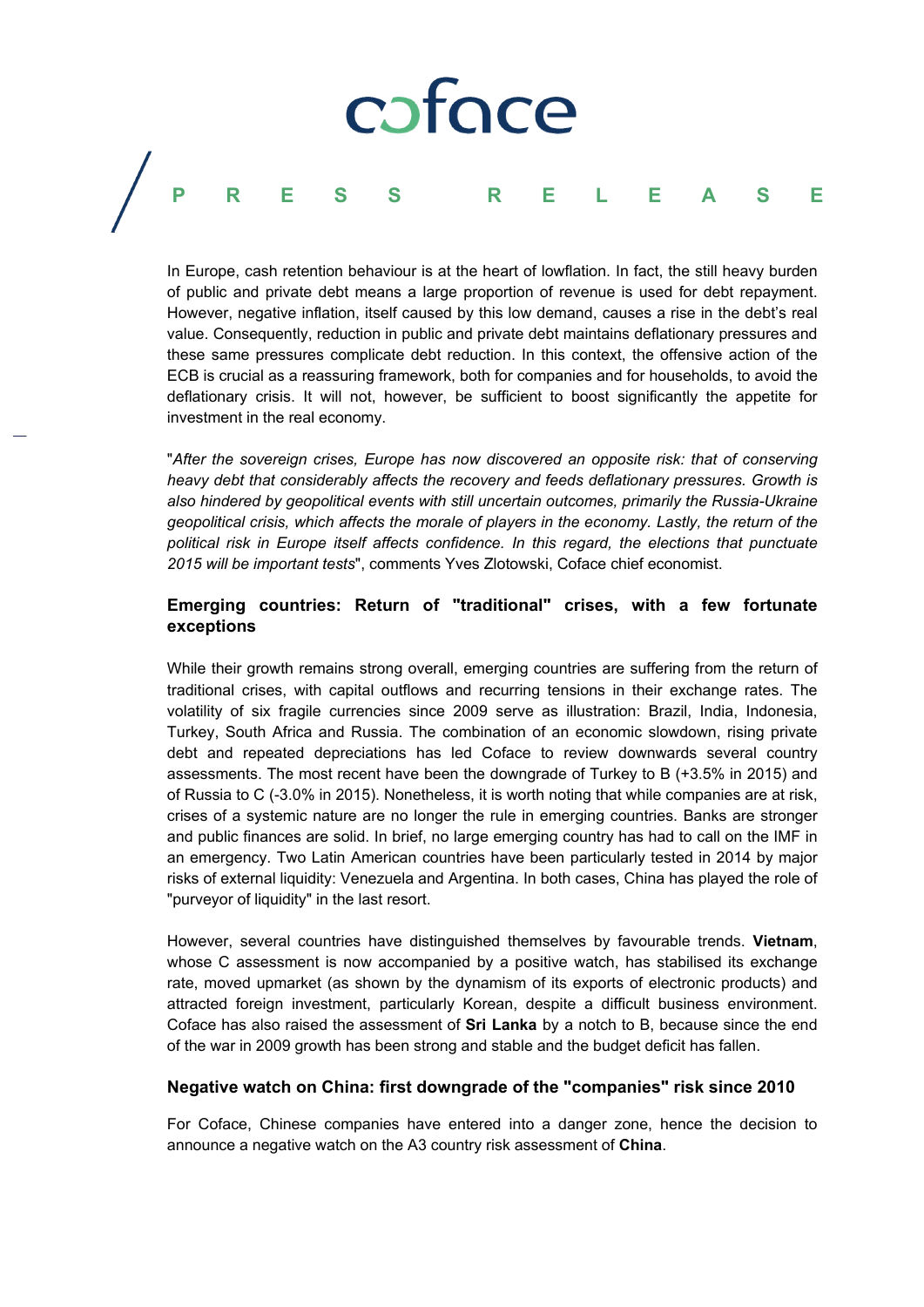# coface **PRESS RELEASE**

Currently, companies face several challenges: the slowdown is confirmed. Coface is expecting growth of 7% in 2015. Overcapacities remain in several different sectors, including metallurgy and construction.

Above all, indebtedness has reached a worrying level. Private debt is estimated by Coface at over 200% of GDP. Bank credit continues to increase faster than GDP. To this must be added financing from shadow banking, which is not very transparent and sometimes practised at usurious rates. This phase of increasing risks is inevitable and intrinsic to the "normalisation" of Chinese growth. The willingness of authorities to favour consumption to the detriment of investment, in order to reduce overcapacities, means that companies' colossal debt can no longer by systematically refinanced. Consequently, we expect Chinese companies to have payment difficulties in 2015, in a context of domestic activity that is less buoyant but more sustainable in the medium term.

#### **MEDIA CONTACTS**

Maria KRELLENSTEIN - T. +33 (0)1 49 02 16 29 maria.krellenstein@coface.com Justine LANSAC – T. +33 (0)1 49 02 24 48 justine.lansac@coface.com

#### **About Coface**

The Coface Group, a worldwide leader in credit insurance, offers companies around the globe solutions to protect them against the risk of financial default of their clients, both on the domestic market and for export. In 2013, the Group, supported by its 4,440 staff, posted a consolidated turnover of €1.440 billion. Present directly or indirectly in 98 countries, it secures transactions of over 37,000 companies in more than 200 countries. Each quarter, Coface publishes its assessments of country risk for 160 countries, based on its unique knowledge of companies' payment behaviour and on the expertise of its 350 underwriters located close to clients and their debtors.

In France, Coface manages export public guarantees on behalf of the French State.

www.coface.com

Coface SA. is listed on Euronext Paris – Compartment A ISIN: FR0010667147 / Ticker: COFA